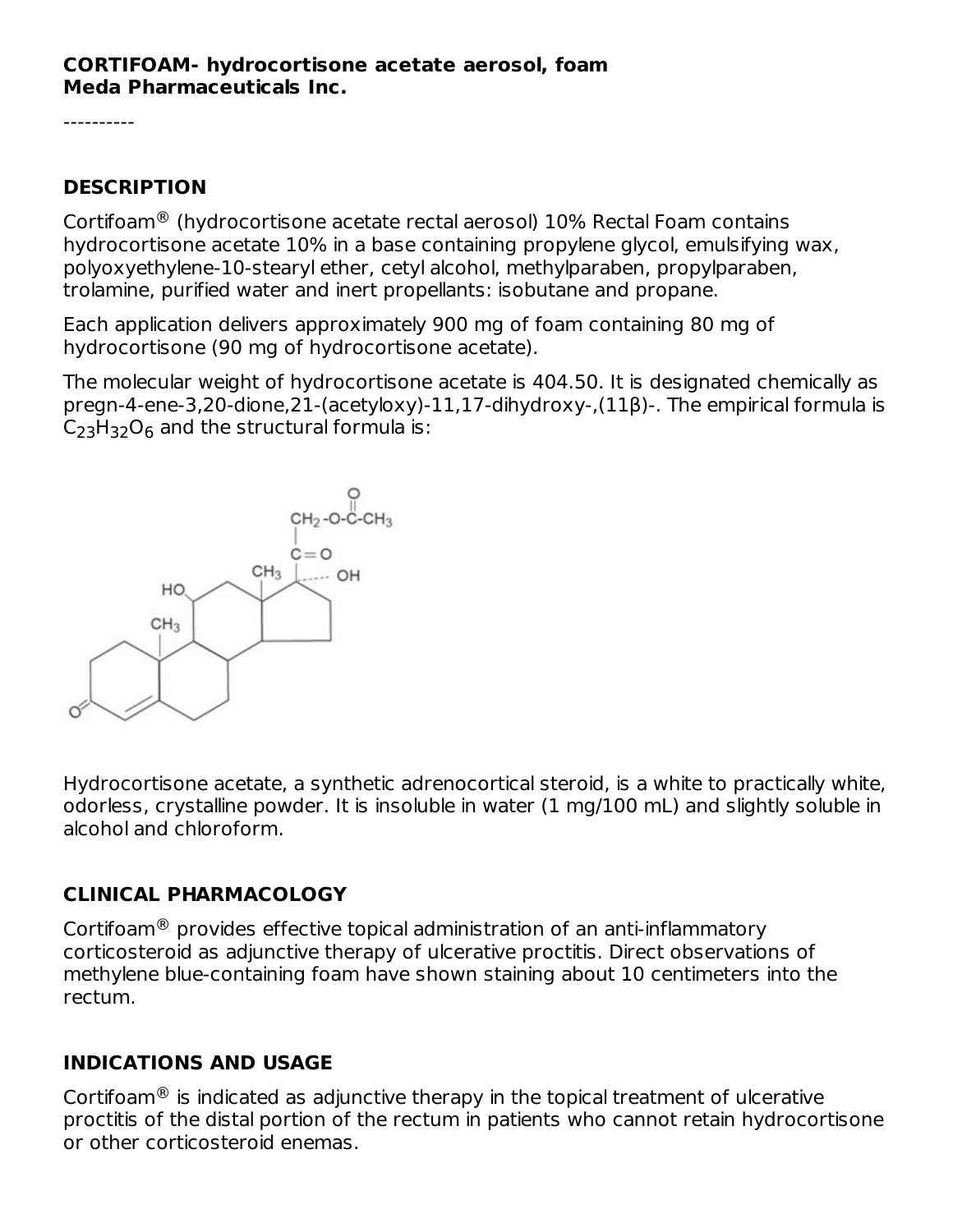## **CONTRAINDICATIONS**

Cortifoam $^{\circledR}$  is contraindicated in patients who are hypersensitive to any components of this product.

Local contraindications to the use of intrarectal steroids include obstruction, abscess, perforation, peritonitis, fresh intestinal anastomoses, extensive fistulas and sinus tracts.

## **WARNINGS**

#### **General**

Do not insert any part of the aerosol container directly into the anus. Contents of the container are under pressure. Do not burn or puncture the aerosol container. Do not store at temperatures above 120°F. Because Cortifoam $^\circledR$  is not expelled, systemic hydrocortisone absorption may be greater from Cortifoam $^\circledR$  than from corticosteroid enema formulations. If there is not evidence of clinical or proctologic improvement within two or three weeks after starting Cortifoam $^\circledR$  therapy, or if the patient's condition worsens, discontinue the drug.

Rare instances of anaphylactoid reactions have occurred in patients receiving corticosteroid therapy (see ADVERSE REACTIONS).

## **Cardio-renal**

Corticosteroids can cause elevation of blood pressure, salt and water retention, and increased excretion of potassium. These effects are less likely to occur with the synthetic derivatives except when used in large doses. Dietary salt restriction and potassium supplementation may be necessary. All corticosteroids increase calcium excretion.

Literature reports suggest an apparent association between use of corticosteroids and left ventricular free wall rupture after a recent myocardial infarction; therefore, therapy with corticosteroids should be used with great caution in these patients.

# **Endocrine**

Corticosteroids can produce reversible hypothalamic-pituitary adrenal (HPA) axis suppression with the potential for glucocorticosteroid insufficiency after withdrawal of treatment.

Metabolic clearance of corticosteroids is decreased in hypothyroid patients and increased in hyperthyroid patients. Changes in thyroid status of the patient may necessitate adjustment in dosage.

### **Infections**

### **General**

Patients who are on corticosteroids are more susceptible to infections than are healthy individuals. There may be decreased resistance and inability to localize infection when corticosteroids are used. Infection with any pathogen (viral, bacterial, fungal, protozoan or helminthic) in any location of the body may be associated with the use of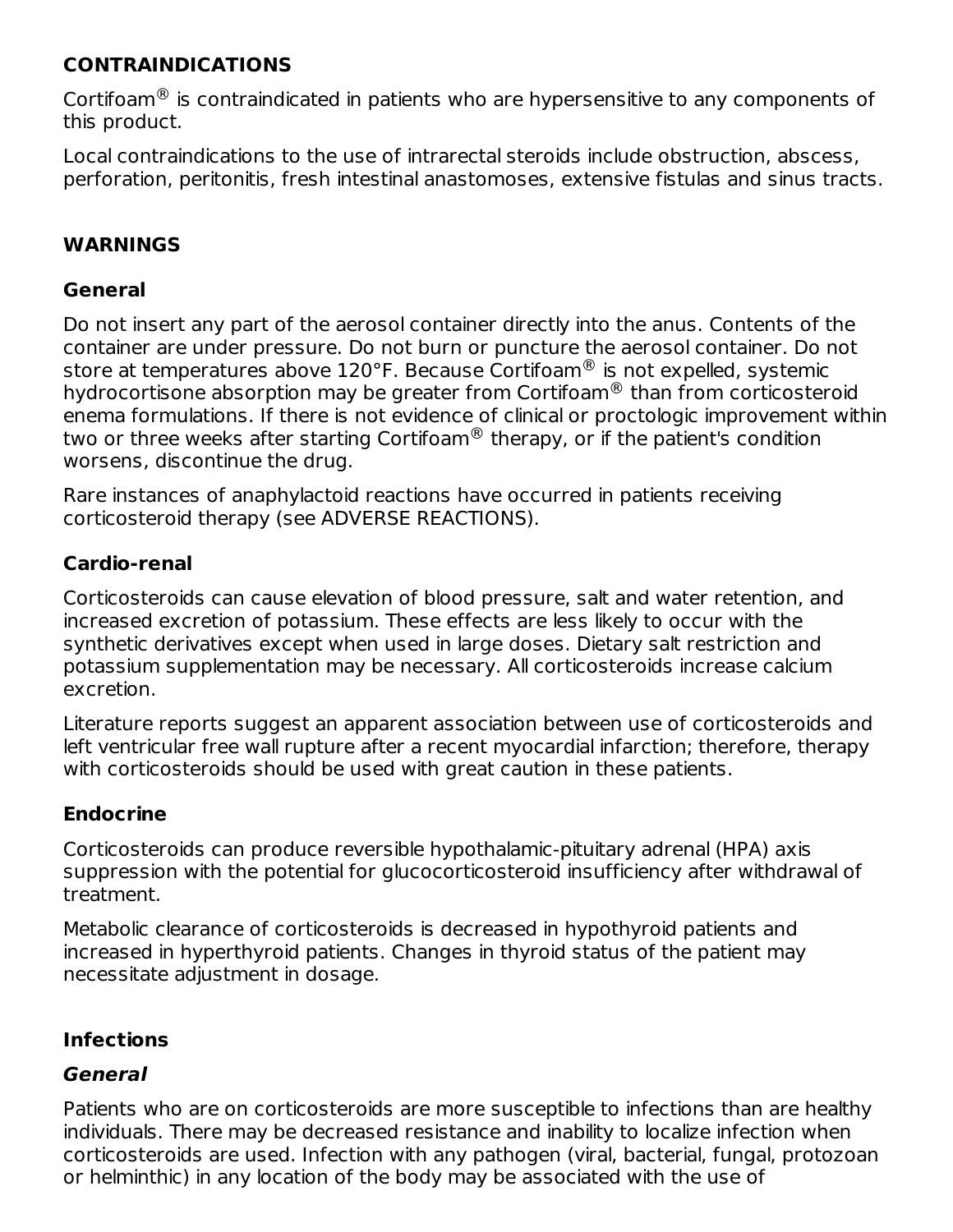corticosteroids alone or in combination with other immunosuppressive agents. These infections may be mild to severe. With increasing doses of corticosteroids, the rate of occurrence of infectious complications increases. Corticosteroids may also mask some signs of current infection.

## **Fungal infections**

Corticosteroids may exacerbate systemic fungal infections and therefore should not be used in the presence of such infections unless they are needed to control drug reactions. There have been cases reported in which concomitant use of amphotericin B and hydrocortisone was followed by cardiac enlargement and congestive heart failure (see PRECAUTIONS, Drug Interactions, Amphotericin B injection and potassiumdepleting agents).

# **Special pathogens**

Latent disease may be activated or there may be an exacerbation of intercurrent infections due to pathogens, including those caused by Amoeba, Candida, Cryptococcus, Mycobacterium, Nocardia, Pneumocystis, and Toxoplasma.

It is recommended that latent amebiasis or active amebiasis be ruled out before initiating corticosteroid therapy in any patient who has spent time in the tropics or in any patient with unexplained diarrhea.

Similarly, corticosteroids should be used with great care in patients with known or suspected Strongyloides (thread-worm) infestation. In such patients, corticosteroidinduced immunosuppression may lead to Strongyloides hyperinfection and dissemination with widespread larval migration, often accompanied by severe enterocolitis and potentially fatal gram-negative septicemia.

Corticosteroids should not be used in cerebral malaria.

# **Tuberculosis**

If corticosteroids are indicated in patients with latent tuberculosis or tuberculin reactivity, close observation is necessary as reactivation of the disease may occur. During prolonged corticosteroid therapy, these patients should receive chemoprophylaxis.

# **Vaccination**

**Administration of live or live, attenuated vaccines is contraindicated in patients receiving immunosuppressive doses of corticosteroids. Killed or inactivated vaccines may be administered. However, the response to such vaccines cannot be predicted.** Immunization procedures may be undertaken in patients who are receiving corticosteroids as replacement therapy, e.g., for Addison's disease.

# **Viral infections**

Chicken pox and measles can have a more serious or even fatal course in pediatric and adult patients on corticosteroids. In pediatric and adult patients who have not had these diseases, particular care should be taken to avoid exposure. The contribution of the underlying disease and/or prior corticosteroid treatment to the risk is also not known. If exposed to chicken pox, prophylaxis with varicella zoster immune globulin (VZIG) may be indicated. If exposed to measles, prophylaxis with immunoglobulin (IG) may be indicated. (See the respective package inserts for complete VZIG and IG prescribing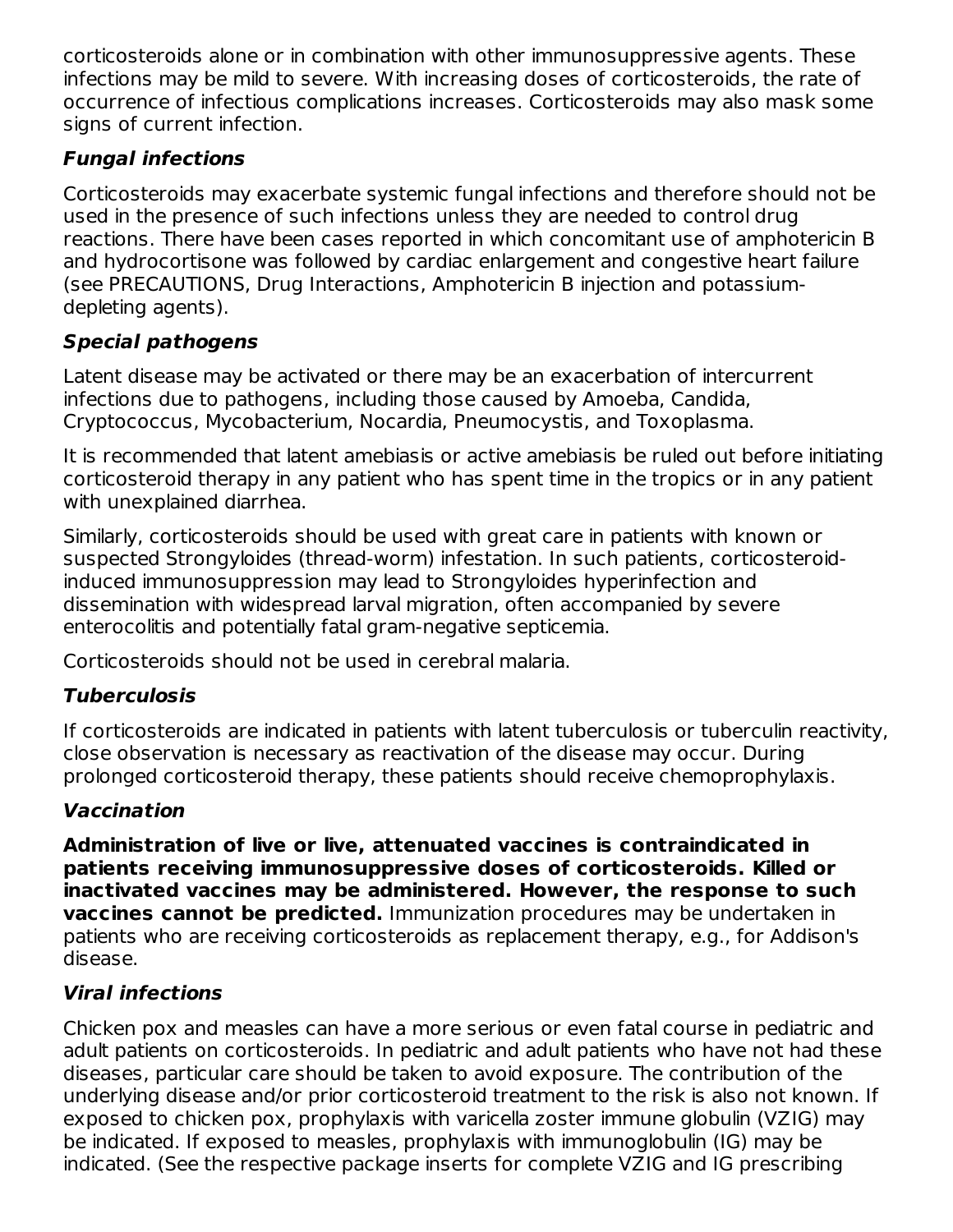information.) If chicken pox develops, treatment with antiviral agents should be considered.

# **Ophthalmic**

Use of corticosteroids may produce posterior subcapsular cataracts, glaucoma with possible damage to the optic nerves, and may enhance the establishment of secondary ocular infections due to bacteria, fungi, or viruses. The use of oral corticosteroids is not recommended in the treatment of optic neuritis and may lead to an increase in the risk of new episodes. Corticosteroids should not be used in active ocular herpes simplex.

## **PRECAUTIONS**

## **General**

The lowest possible dose of corticosteroid should be used to control the condition under treatment. When reduction in dosage is possible, the reduction should be gradual.

Since complications of treatment with glucocorticoids are dependent on the size of the dose and the duration of treatment, a risk/benefit decision must be made in each individual case as to dose and duration of treatment and as to whether daily or intermittent therapy should be used.

Kaposi's sarcoma has been reported to occur in patients receiving corticosteroid therapy, most often for chronic conditions. Discontinuation of corticosteroids may result in clinical improvement.

### **Cardio-renal**

As sodium retention with resultant edema and potassium loss may occur in patients receiving corticosteroids, these agents should be used with caution in patients with congestive heart failure, hypertension, or renal insufficiency.

### **Endocrine**

Drug-induced secondary adrenocortical insufficiency may be minimized by gradual reduction of dosage. This type of relative insufficiency may persist for months after discontinuation of therapy; therefore, in any situation of stress occurring during that period, hormone therapy should be reinstituted. Since mineralocorticoid secretion may be impaired, salt and/or a mineralocorticoid should be administered concurrently.

# **Gastrointestinal**

Steroids should be used with caution in active or latent peptic ulcers, diverticulitis, fresh intestinal anastomoses, and nonspecific ulcerative colitis, since they may increase the risk of a perforation. Where surgery is imminent, it is hazardous to wait more than a few days for a satisfactory response to medical treatment.

Do not employ in immediate or early postoperative period following ileorectostomy.

Signs of peritoneal irritation following gastrointestinal perforation in patients receiving corticosteroids may be minimal or absent.

There is an enhanced effect of corticosteroids in patients with cirrhosis.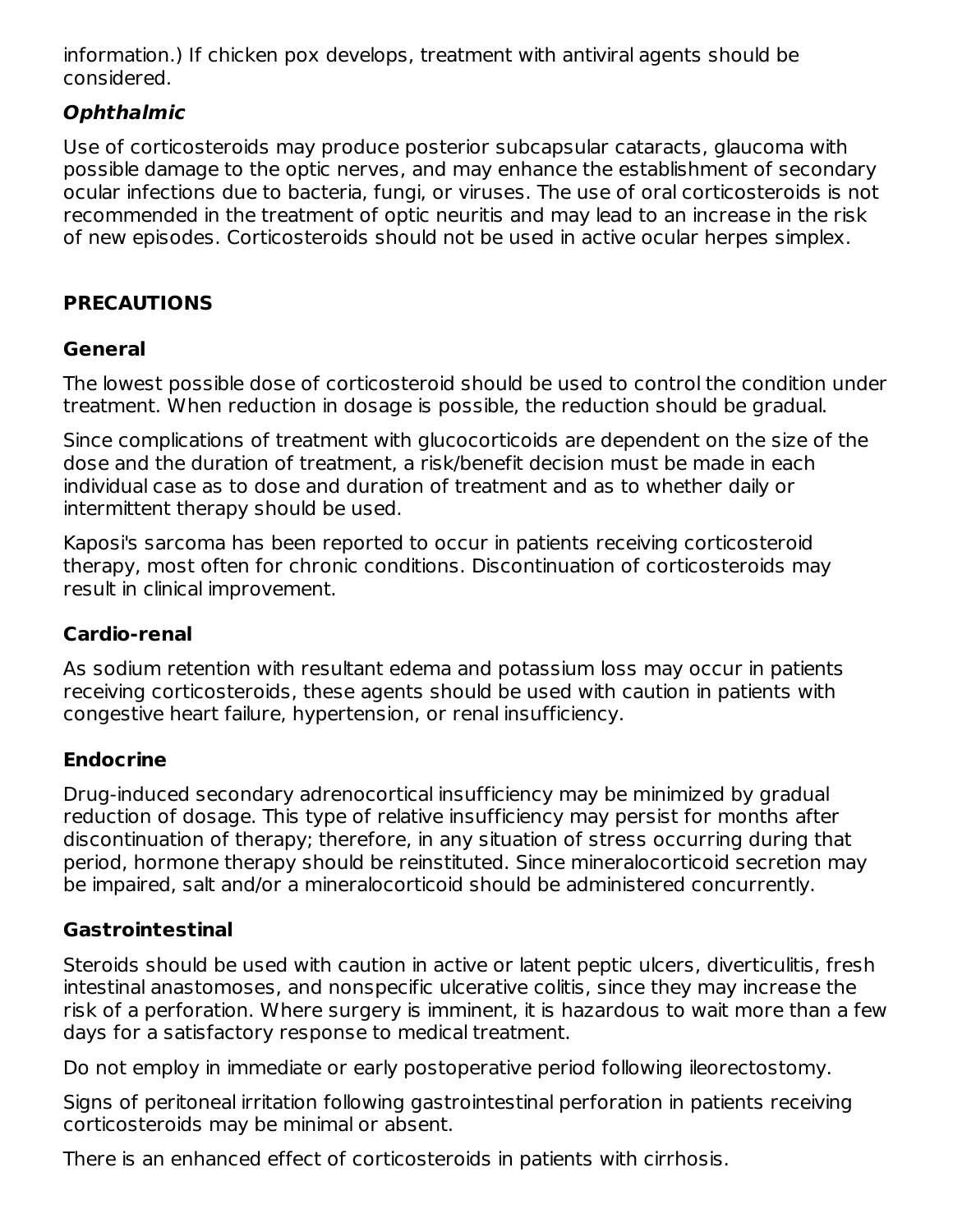#### **Musculoskeletal**

Corticosteroids decrease bone formation and increase bone resorption both through their effect on calcium regulation (i.e., decreasing absorption and increasing excretion) and inhibition of osteoblast function. This, together with a decrease in the protein matrix of the bone secondary to an increase in protein catabolism, and reduced sex hormone production, may lead to inhibition of bone growth in pediatric patients and the development of osteoporosis at any age. Special consideration should be given to patients at increased risk of osteoporosis (i.e., postmenopausal women) before initiating corticosteroid therapy.

#### **Neuro-psychiatric**

An acute myopathy has been observed with the use of high doses of corticosteroids, most often occurring in patients with disorders of neuromuscular transmission (e.g., myasthenia gravis), or in patients receiving concomitant therapy with neuromuscular blocking drugs (e.g., pancuronium). This acute myopathy is generalized, may involve ocular and respiratory muscles, and may result in quadriparesis. Elevation of creatinine kinase may occur. Clinical improvement or recovery after stopping corticosteroids may require weeks to years.

Psychic derangements may appear when corticosteroids are used, ranging from euphoria, insomnia, mood swings, personality changes, and severe depression to frank psychotic manifestations. Also, existing emotional instability or psychotic tendencies may be aggravated by corticosteroids.

## **Ophthalmic**

Intraocular pressure may become elevated in some individuals. If steroid therapy is continued for more than 6 weeks, intraocular pressure should be monitored.

### **Information for Patients**

Patients should be warned not to discontinue the use of corticosteroids abruptly or without medical supervision, to advise any medical attendants that they are taking corticosteroids and to seek medical advice at once should they develop fever or other signs of infection.

Persons who are on corticosteroids should be warned to avoid exposure to chicken pox or measles. Patients should also be advised that if they are exposed, medical advice should be sought without delay.

### **Drug Interactions**

Aminoglutethimide: Aminoglutethimide may lead to a loss of corticosteroid-induced adrenal suppression.

Amphotericin B injection and potassium-depleting agents: When corticosteroids are administered concomitantly with potassium-depleting agents (i.e., amphotericin B, diuretics), patients should be observed closely for development of hypokalemia. There have been cases reported in which concomitant use of amphotericin B and hydrocortisone was followed by cardiac enlargement and congestive heart failure.

Antibiotics: Macrolide antibiotics have been reported to cause a significant decrease in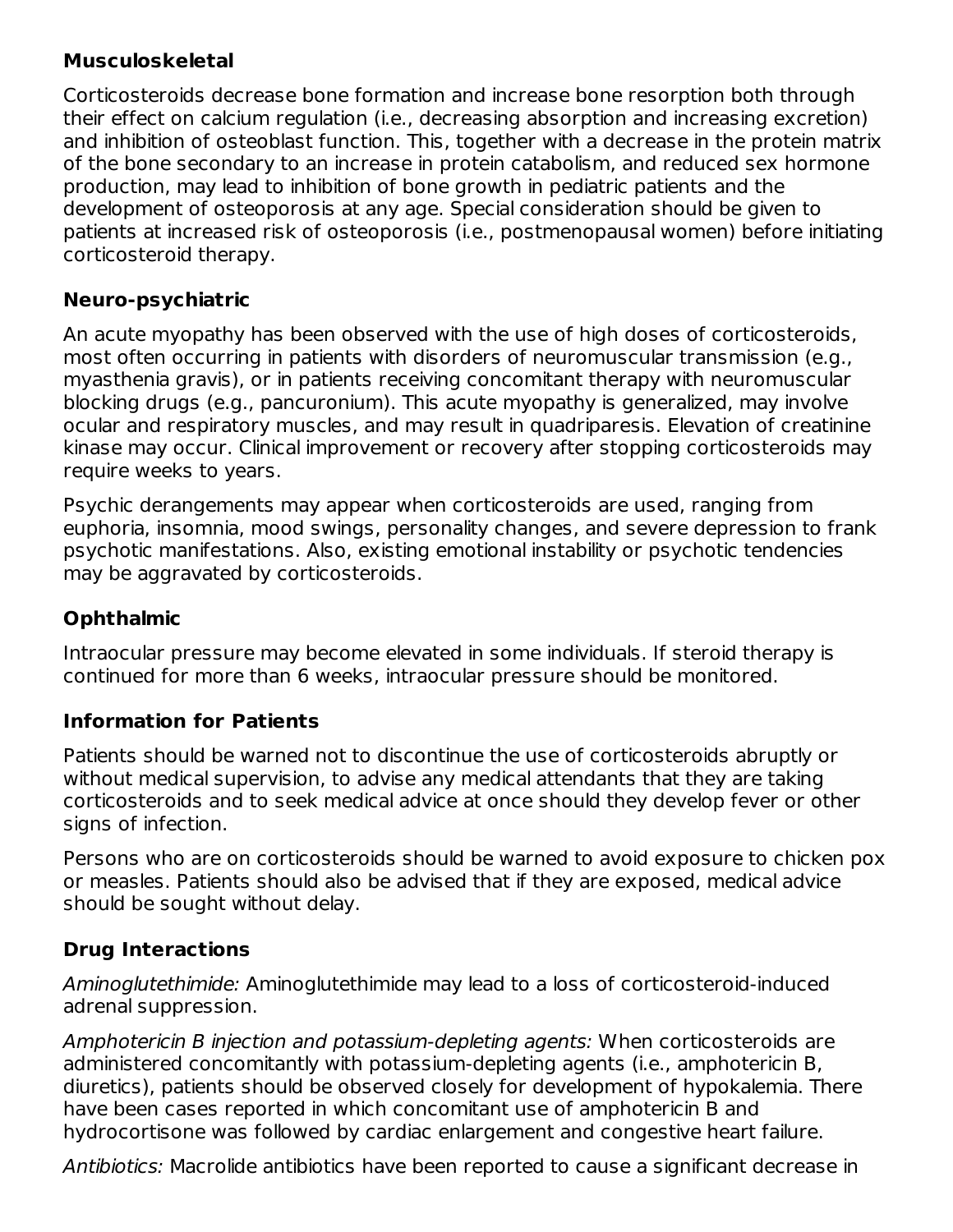corticosteroid clearance.

Anticholinesterases: Concomitant use of anticholinesterase agents and corticosteroids may produce severe weakness in patients with myasthenia gravis. If possible, anticholinesterase agents should be withdrawn at least 24 hours before initiating corticosteroid therapy.

Anticoagulants, oral: Coadministration of corticosteroids and warfarin result in inhibition of response to warfarin. Therefore, coagulation indices should be monitored to maintain the desired anticoagulant effect.

Antidiabetics: Because corticosteroids may increase blood glucose concentrations, dosage adjustments of antidiabetic agents may be required.

Antitubercular drugs: Serum concentrations of isoniazid may be decreased.

Cholestyramine: Cholestyramine may increase the clearance of corticosteroids.

Cyclosporine: Increased activity of both cyclosporine and corticosteroids may occur when the two are used concurrently. Convulsions have been reported with this concurrent use.

Digitalis glycosides: Patients on digitalis glycosides may be at increased risk of arrhythmias due to hypokalemia.

Estrogens, including oral contraceptives: Estrogens may decrease the hepatic metabolism of certain corticosteroids, thereby increasing their effect.

Hepatic Enzyme Inducers (e.g., barbiturates, phenytoin, carbamazepine, rifampin): Drugs which induce hepatic microsomal drug metabolizing enzyme activity may enhance the metabolism of corticosteroids and require that the dosage of the corticosteroid be increased.

Ketoconazole: Ketoconazole has been reported to decrease the metabolism of certain corticosteroids by up to 60%, leading to an increased risk of corticosteroid side effects.

Nonsteroidal anti-inflammatory agents (NSAIDS): Concomitant use of aspirin (or other nonsteroidal anti-inflammatory agents) and corticosteroids increases the risk of gastrointestinal side effects. Aspirin should be used cautiously in conjunction with corticosteroids in hypoprothrombinemia. The clearance of salicylates may be increased with concurrent use of corticosteroids.

Skin tests: Corticosteroids may suppress reactions to skin tests.

Vaccines: Patients on prolonged corticosteroid therapy may exhibit a diminished response to toxoids and live or inactivated vaccines due to inhibition of antibody response. Corticosteroids may also potentiate the replication of some organisms contained in live attenuated vaccines. Routine administration of vaccines or toxoids should be deferred until corticosteroid therapy is discontinued if possible (see WARNINGS, Infections, Vaccination).

### **Carcinogenesis, Mutagenesis, Impairment of Fertility**

No adequate studies have been conducted in animals to determine whether corticosteroids have a potential for carcinogenesis or mutagenesis.

Steroids may increase or decrease motility and number of spermatozoa in some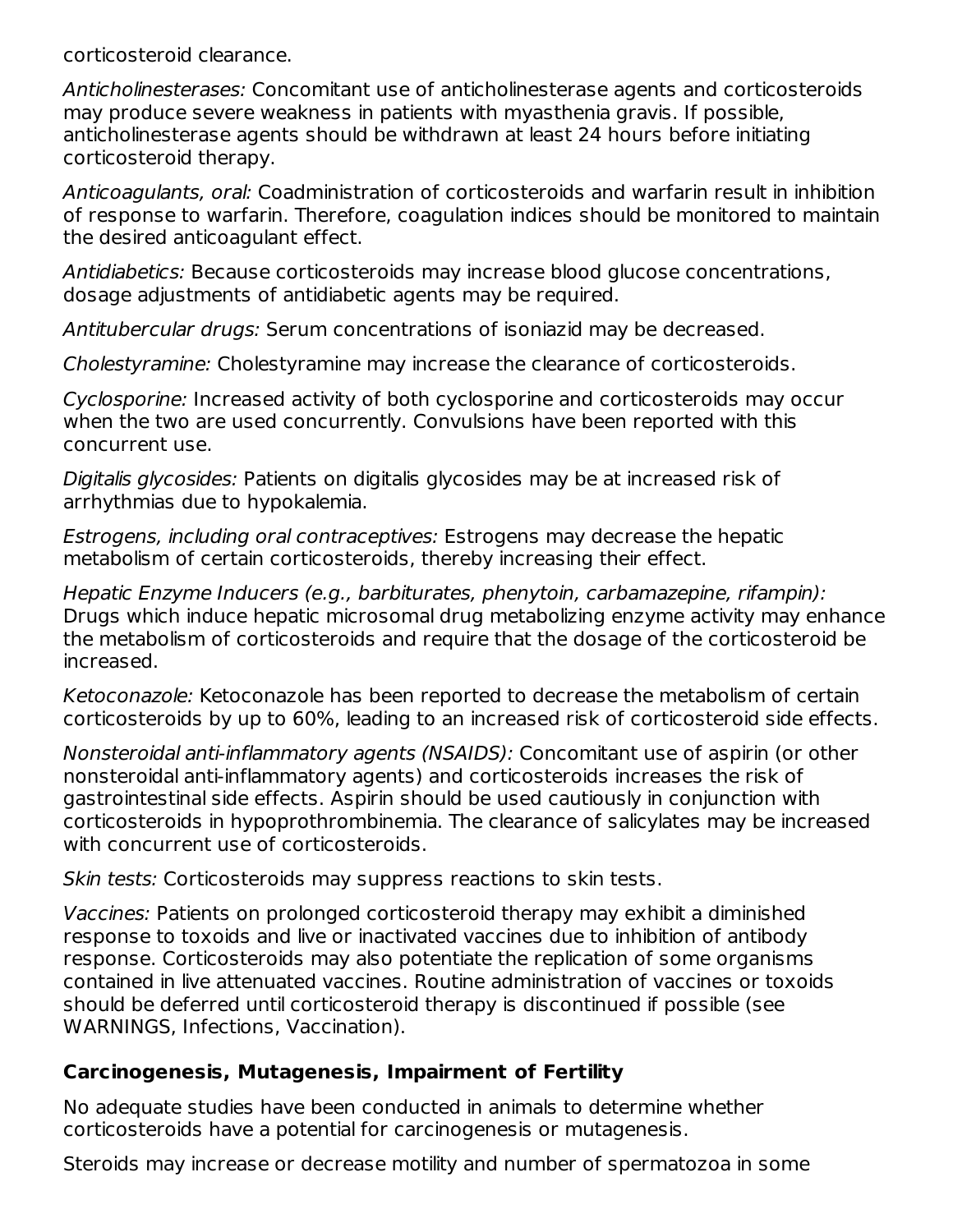patients.

## **Pregnancy: Teratogenic Effects**

Corticosteroids have been shown to be teratogenic in many species when given in doses equivalent to the human dose. Animal studies in which corticosteroids have been given to pregnant mice, rats, and rabbits have yielded an increased incidence of cleft palate in the offspring. There are no adequate and well-controlled studies in pregnant women. Corticosteroids should be used during pregnancy only if the potential benefit justifies the potential risk to the fetus. Infants born to mothers who have received corticosteroids during pregnancy should be carefully observed for signs of hypoadrenalism.

#### **Nursing Mothers**

Systemically administered corticosteroids appear in human milk and could suppress growth, interfere with endogenous corticosteroid production, or cause other untoward effects. Caution should be exercised when corticosteroids are administered to a nursing woman.

### **Pediatric Use**

Safety and effectiveness in pediatric patients have not been established.

#### **Geriatric use**

No overall differences in safety or effectiveness were observed between elderly subjects and younger subjects, and other reported clinical experience has not identified differences in responses between the elderly and younger patients, but greater sensitivity of some older individuals cannot be ruled out.

# **ADVERSE REACTIONS**

### **(listed alphabetically, under each subsection)**

To report SUSPECTED ADVERSE REACTIONS, contact Meda Pharmaceuticals Inc. at 1- 877-848-6608 or FDA at 1-800-FDA-1088 or www.fda.gov/medwatch.

Allergic reactions: Anaphylactoid reaction, anaphylaxis, angioedema.

Cardiovascular: Bradycardia, cardiac arrest, cardiac arrhythmias, cardiac enlargement, circulatory collapse, congestive heart failure, fat embolism, hypertension, hypertrophic cardiomyopathy in premature infants, myocardial rupture following recent myocardial infarction (see WARNINGS), pulmonary edema, syncope, tachycardia, thromboembolism, thrombophlebitis, vasculitis.

Dermatologic: Acne, allergic dermatitis, cutaneous and subcutaneous atrophy, dry scaly skin, ecchymoses and petechiae, edema, erythema, hyperpigmentation, hypopigmentation, impaired wound healing, increased sweating, rash, sterile abscess, striae, suppressed reactions to skin tests, thin fragile skin, thinning scalp hair, urticaria.

Endocrine: Decreased carbohydrate and glucose tolerance, development of cushingoid state, glycosuria, hirsutism, hypertrichosis, increased requirements for insulin or oral hypoglycemic agents in diabetes, manifestations of latent diabetes mellitus, menstrual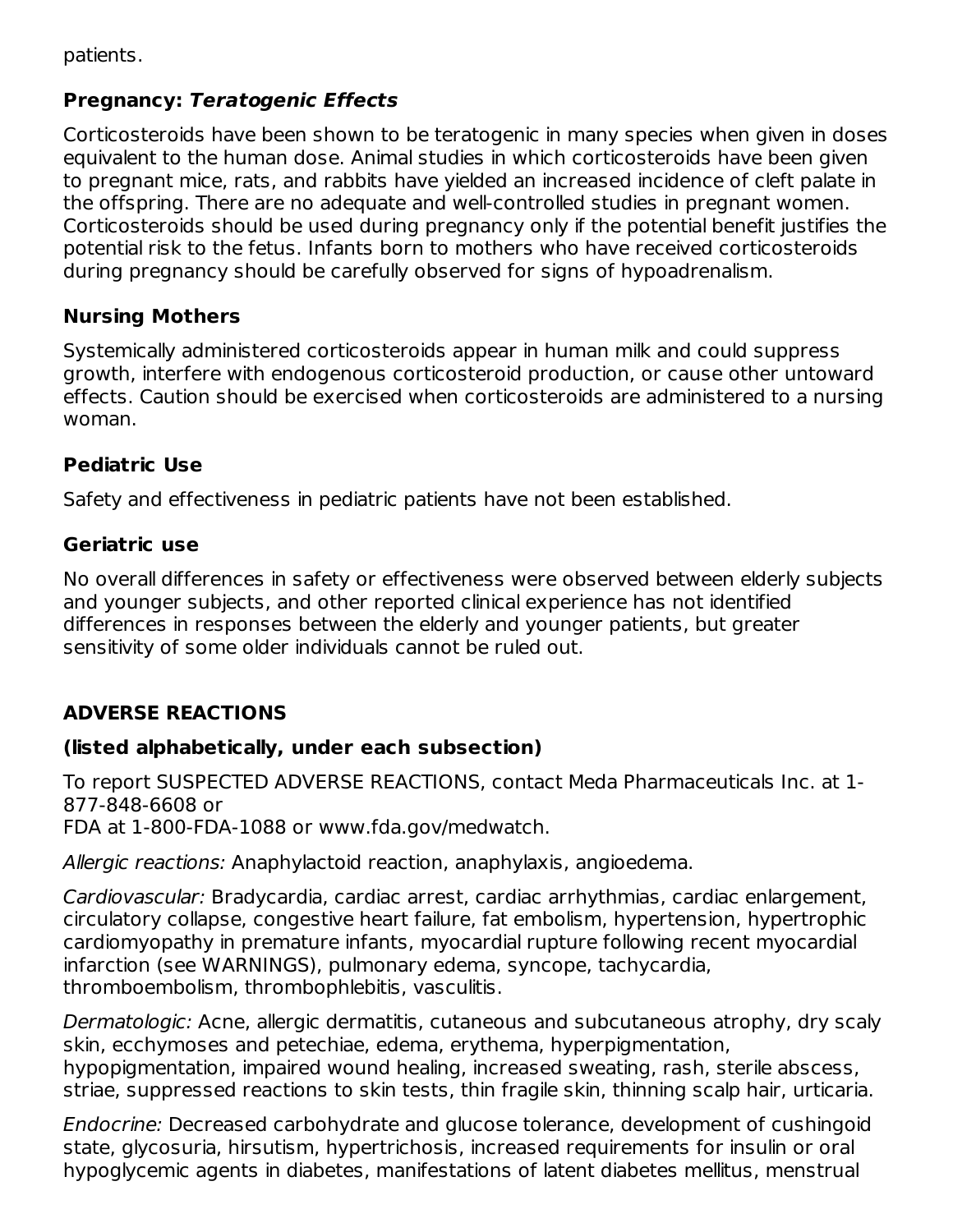irregularities, secondary adrenocortical and pituitary unresponsiveness (particularly in times of stress, as in trauma, surgery, or illness), suppression of growth in pediatric patients.

Fluid and electrolyte disturbances: Congestive heart failure in susceptible patients, fluid retention, hypokalemic alkalosis, potassium loss, sodium retention.

Where hypokalemia and other symptoms associated with fluid and electrolyte imbalance call for potassium supplementation and salt poor or salt-free diets, these may be instituted and are compatible with diet requirements for ulcerative proctitis.

Gastrointestinal: Abdominal distention, elevation in serum liver enzyme levels (usually reversible upon discontinuation), hepatomegaly, increased appetite, nausea, pancreatitis, peptic ulcer with possible perforation and hemorrhage, perforation of the small and large intestine (particularly in patients with inflammatory bowel disease), ulcerative esophagitis.

Metabolic: Negative nitrogen balance due to protein catabolism.

Musculoskeletal: Aseptic necrosis of femoral and humeral heads, Charcot-like arthropathy, loss of muscle mass, muscle weakness, osteoporosis, pathologic fracture of long bones, steroid myopathy, tendon rupture, vertebral compression fractures.

Neurologic/Psychiatric: Convulsions, depression, emotional instability, euphoria, headache, increased intracranial pressure with papilledema (pseudotumor cerebri) usually following discontinuation of treatment, insomnia, mood swings, neuritis, neuropathy, paresthesia, personality changes, psychic disorders, vertigo.

Ophthalmic: Exophthalmos, glaucoma, increased intraocular pressure, posterior subcapsular cataracts, rare instances of blindness associated with periocular injections.

Other: Abnormal fat deposits, decreased resistance to infection, hiccups, increased or decreased motility and number of spermatozoa, malaise, moon face, weight gain.

# **OVERDOSAGE**

Treatment of acute overdosage is by supportive and symptomatic therapy. For chronic overdosage in the face of severe disease requiring continuous steroid therapy, the dosage of the corticosteroid may be reduced only temporarily, or alternate day treatment may be introduced.

### **DOSAGE AND ADMINISTRATION**

The usual dose is one applicatorful once or twice daily for two or three weeks, and every second day thereafter, administered rectally. Directions for use, below and on the carton, describe how to use the aerosol container and applicator. Satisfactory response usually occurs within five to seven days marked by a decrease in symptoms. Symptomatic improvement in ulcerative proctitis should not be used as the sole criterion for evaluating efficacy. Sigmoidoscopy is also recommended to judge dosage adjustment, duration of therapy, and rate of improvement.

It Should Be Emphasized that Dosage Requirements are Variable and Must Be Individualized on the Basis of the Disease Under Treatment and the Response of the Patient. After a favorable response is noted, the proper maintenance dosage should be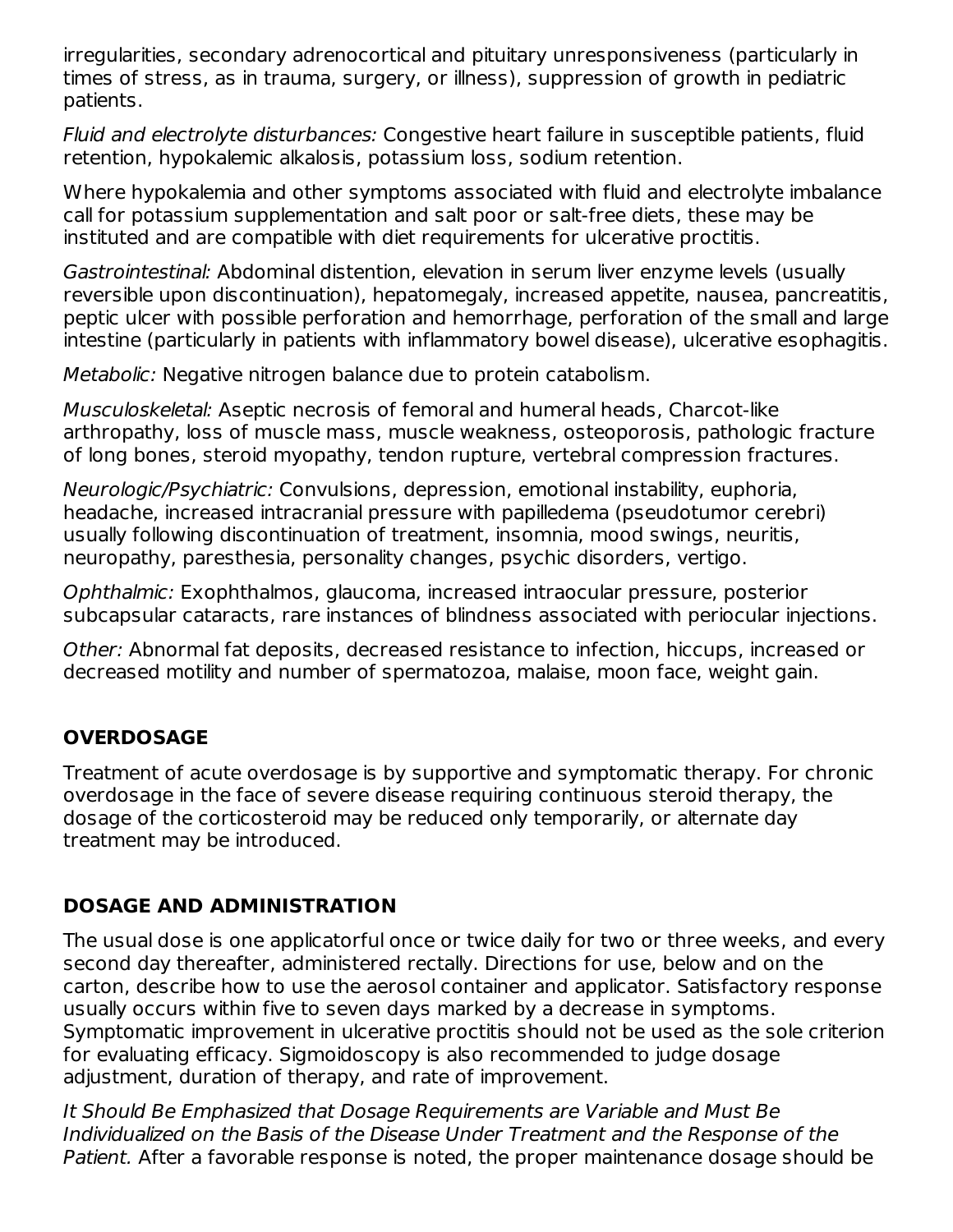determined by decreasing the initial drug dosage in small decrements at appropriate time intervals until the lowest dosage which will maintain an adequate clinical response is reached. Situations which may make dosage adjustments necessary are changes in clinical status secondary to remissions or exacerbations in the disease process, the patient's individual drug responsiveness, and the effect of patient exposure to stressful situations not directly related to the disease entity under treatment. In this latter situation it may be necessary to increase the dosage of the corticosteroid for a period of time consistent with the patient's condition. If after long-term therapy the drug is to be stopped, it is recommended that it be withdrawn gradually rather than abruptly.

## **Directions For Use**

(1) Shake foam container vigorously for 5-10 seconds before each use. **Do not remove container cap during use of the product.**

(2) Hold container upright on a level surface and gently place the tip of the applicator onto the nose of the container cap. CONTAINER MUST BE HELD UPRIGHT TO OBTAIN PROPER FLOW OF MEDICATION.

(3) Pull plunger past the fill line on the applicator barrel.

(4) To fill applicator barrel, press down firmly on cap flanges, hold for 1 – 2 seconds and release. Pause 5 – 10 seconds to allow foam to expand in applicator barrel. Repeat until foam reaches fill line. Remove applicator from container cap. Allow some foam to remain on the applicator tip. A burst of air may come out of container with first pump.

(5) Hold applicator firmly by barrel, making sure thumb and middle finger are positioned securely underneath and resting against barrel wings. Place index finger over the plunger. Gently insert tip into anus. Once in place, push plunger to expel foam, then withdraw applicator.

**CAUTION:** Do not insert any part of the aerosol container directly into the anus. Apply to anus only with enclosed applicator.

(6) After each use, applicator parts should be pulled apart for thorough cleaning with warm water. The container cap and underlying tip should also be pulled apart and rinsed to help prevent build-up of foam and possible blockage.

# **HOW SUPPLIED**

Cortifoam $^\circledR$  is supplied in an aerosol container with a special rectal applicator. Each applicator delivers approximately 900 mg of foam containing approximately 80 mg of hydrocortisone as 90 mg of hydrocortisone acetate. When used correctly, the aerosol container will deliver a minimum of 14 applications.

NDC 0037-6830-15 15 g

Store at controlled room temperature, 20°-25°C (68°-77°F).

DO NOT REFRIGERATE.

### **Rx only**

Distributed by: Meda Pharmaceuticals Inc. Somerset, New Jersey 08873-4120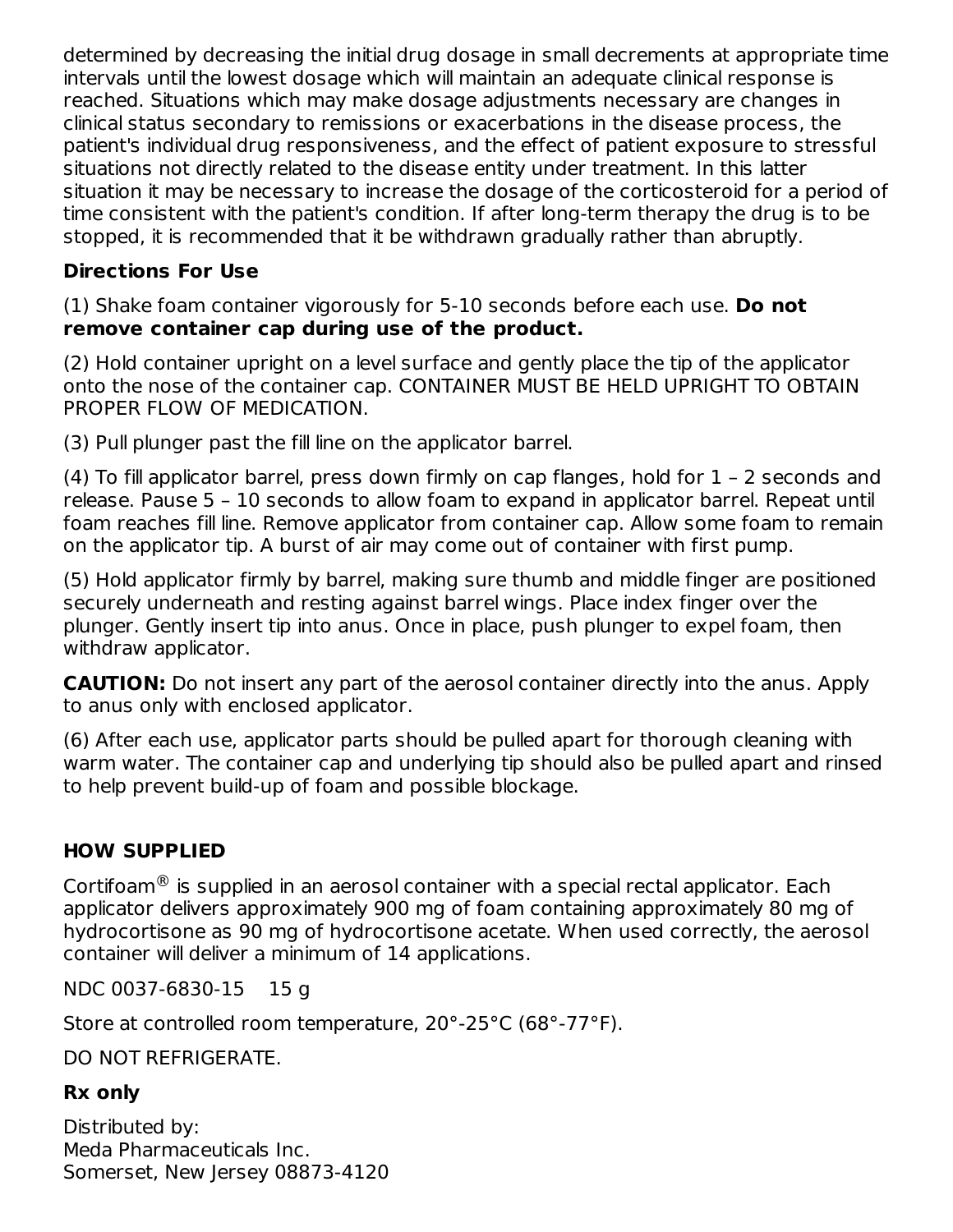©2020 Mylan Specialty L.P.

For Medical Inquiries, call toll-free 1-877-848-6608

Cortifoam is a registered trademark of Alaven Pharmaceutical LLC, a Mylan company.

IN-683015-04 141153-0720

## **PRINCIPAL DISPLAY PANEL - 15 g Label**

**NDC** 0037-6830-15

**cortifoam ®**(hydrocortisone acetate 10%)

rectal foam

**Rx Only**

**15 g net wt**

## **DIRECTIONS FOR USE**

Do Not Remove Cap

### **APPLICATOR FOAM CONTAINER**



**1** Shake foam container vigorously for 5 - 2 10 seconds before each use. **Do not remove container cap during use of the product.**



**2** Hold container upright on a level surface and gently place the tip of the applicator onto the nose of the container cap.

CONTAINER MUST BE HELD UPRIGHT TO OBTAIN PROPER FLOW OF MEDICATION.

**3** Pull plunger past the fill line on the applicator barrel.



**4** To fill applicator barrel, press down firmly on cap flanges, hold for 1 – 2 seconds and release. Pause 5 - 10 seconds to allow foam to expand in applicator barrel. Repeat until foam reaches fill line. Remove applicator from container cap. Allow some foam to remain on the applicator tip.

A burst of air may come out of container with first pump.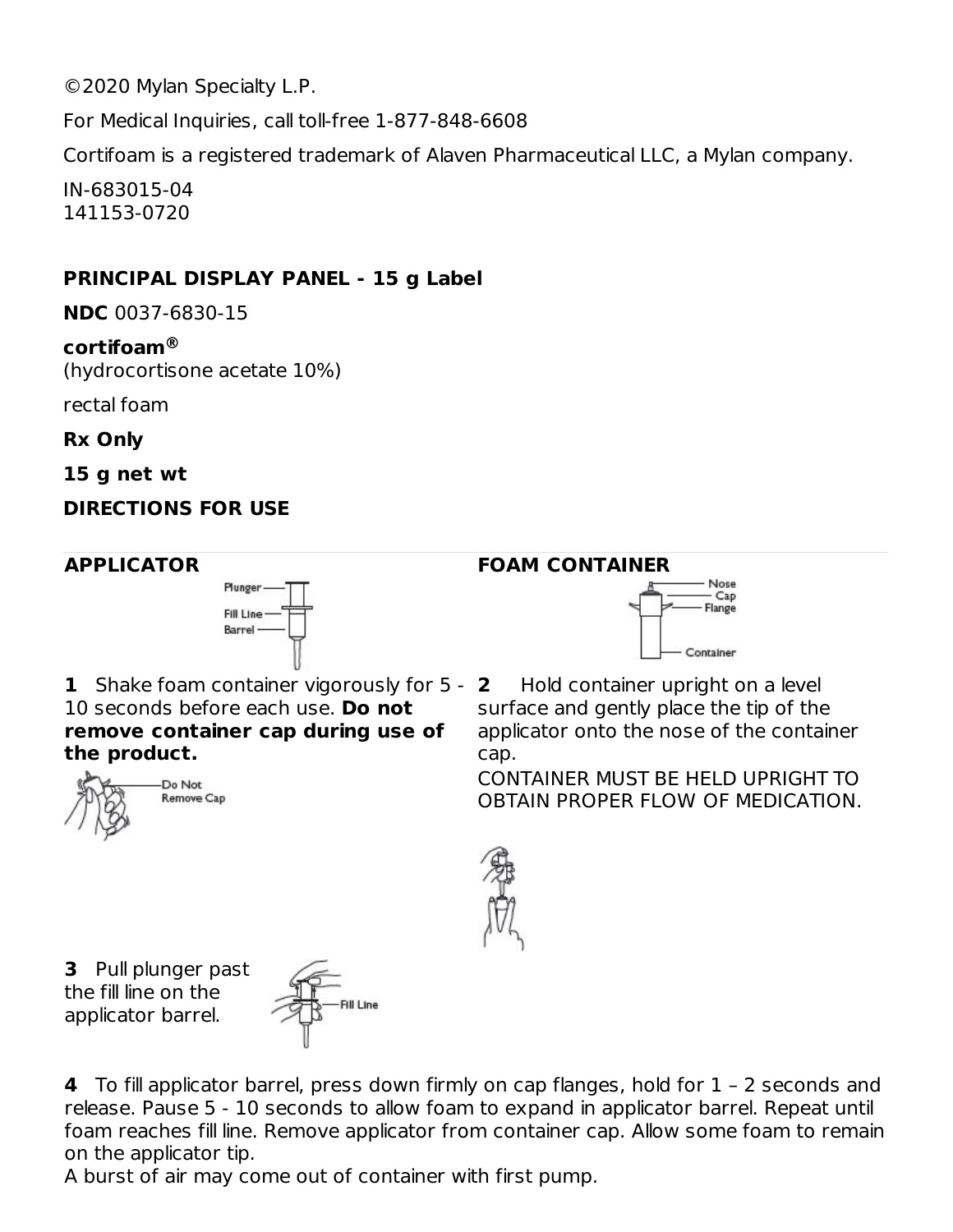**5** Hold applicator firmly by barrel, making sure thumb and middle finger are positioned securely underneath and resting against barrel wings. place index finger over the plunger. Gently insert tip into anus. Once in place, push plunger to expel foam, then withdraw applicator.

**6** After each use, applicator parts should be pulled apart for thorough cleaning with warm water. The container cap and underlying tip should also be pulled apart and rinsed to help prevent buildup of foam and possible blockage.



**Description:** cortifoam<sup>®</sup> (hydrocortisone acetate) 10% rectal foam contains hydrocortisone acetate 10% in a base containing propylene glycol, emulsifying wax, polyoxyethylene-10-stearyl ether, cetyl alcohol, methylparaben, propyl-paraben, trolamine, purified water and inert propellants: isobutane and propane.

**Dosage:** One applicatorful once or twice daily for two or three weeks, and every second day thereafter, administered rectally. See back of carton for full directions for use.

Please see package insert for further information. For rectal use only.

117610-0820 UC-683015-04

**Caution:** Do not insert any part of the aerosol container directly into the anus. Apply to anus only with the enclosed applicator.

**WARNINGS:** Contents of the container are under pressure. Do not burn or puncture the aerosol container. Do not store at temperatures above 120°F (49°C).

# **KEEP OUT OF REACH OF CHILDREN.**

### **Store upright at controlled room temperature 20° - 25°C (68° - 77°F).**

### **DO NOT REFRIGERATE**

Distributed by: Meda Pharmaceuticals Inc., Somerset, New Jersey 08873-4120

©2020 Mylan Specialty L.P.

Cortifoam is a registered trademark of Alaven Pharmaceutical LLC, a Mylan company.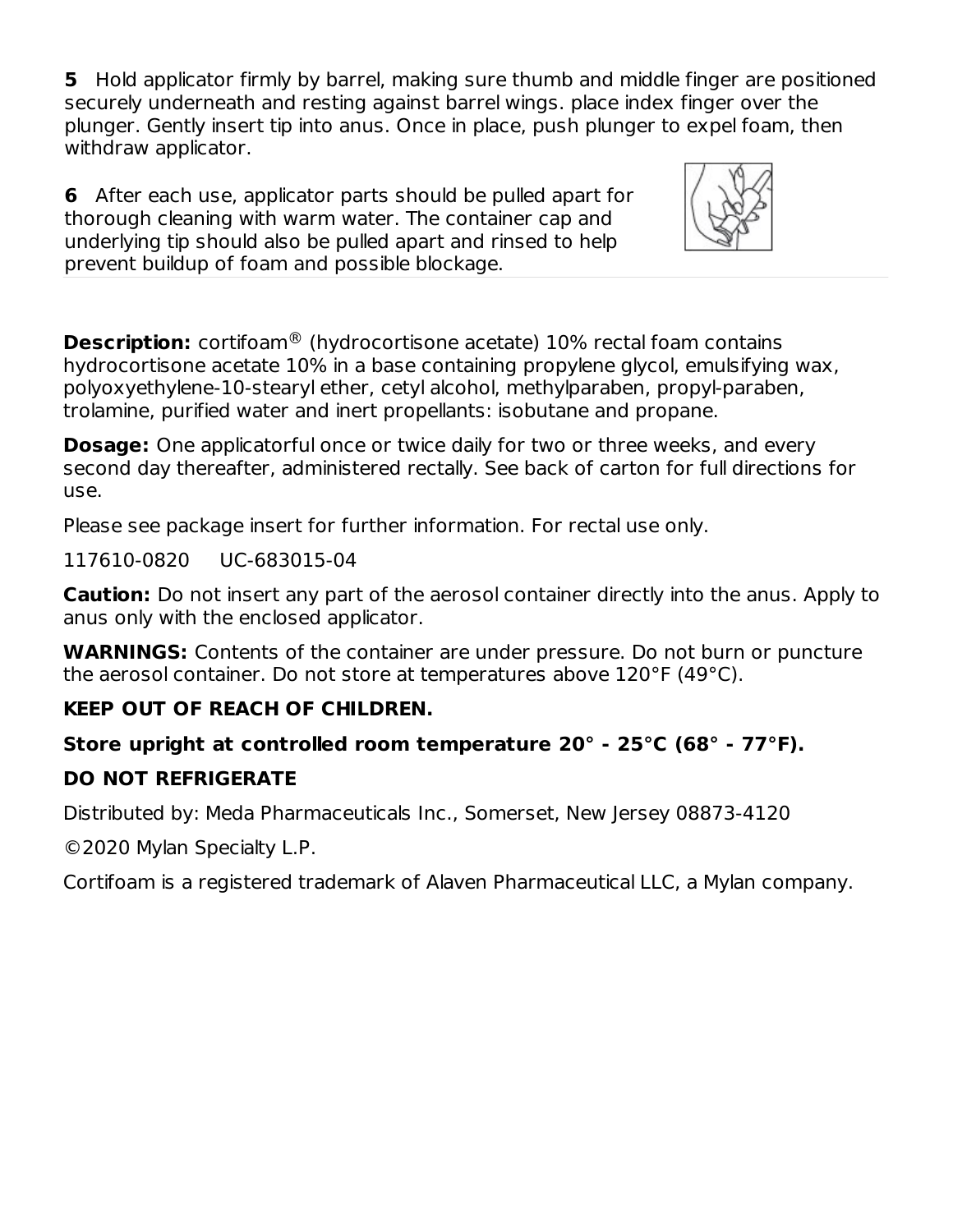

| <b>CORTIFOAM</b>                                                                |                         |                           |                                         |                 |                     |  |  |  |  |  |
|---------------------------------------------------------------------------------|-------------------------|---------------------------|-----------------------------------------|-----------------|---------------------|--|--|--|--|--|
| hydrocortisone acetate aerosol, foam                                            |                         |                           |                                         |                 |                     |  |  |  |  |  |
|                                                                                 |                         |                           |                                         |                 |                     |  |  |  |  |  |
| <b>Product Information</b>                                                      |                         |                           |                                         |                 |                     |  |  |  |  |  |
| <b>Product Type</b>                                                             | HUMAN PRESCRIPTION DRUG | <b>Item Code (Source)</b> |                                         |                 | NDC:0037-6830       |  |  |  |  |  |
| <b>Route of Administration</b>                                                  | <b>TOPICAL</b>          |                           |                                         |                 |                     |  |  |  |  |  |
|                                                                                 |                         |                           |                                         |                 |                     |  |  |  |  |  |
|                                                                                 |                         |                           |                                         |                 |                     |  |  |  |  |  |
| <b>Active Ingredient/Active Moiety</b>                                          |                         |                           |                                         |                 |                     |  |  |  |  |  |
| <b>Ingredient Name</b>                                                          |                         | <b>Basis of Strength</b>  |                                         | <b>Strength</b> |                     |  |  |  |  |  |
| HYDROCORTISONE ACETATE (UNII: 3X7931PO74) (HYDROCORTISONE -<br>UNII: W4X0X7BPI) |                         |                           | <b>HYDROCORTISONE</b><br><b>ACETATE</b> |                 | 1500 mg<br>in $15q$ |  |  |  |  |  |
|                                                                                 |                         |                           |                                         |                 |                     |  |  |  |  |  |
|                                                                                 |                         |                           |                                         |                 |                     |  |  |  |  |  |